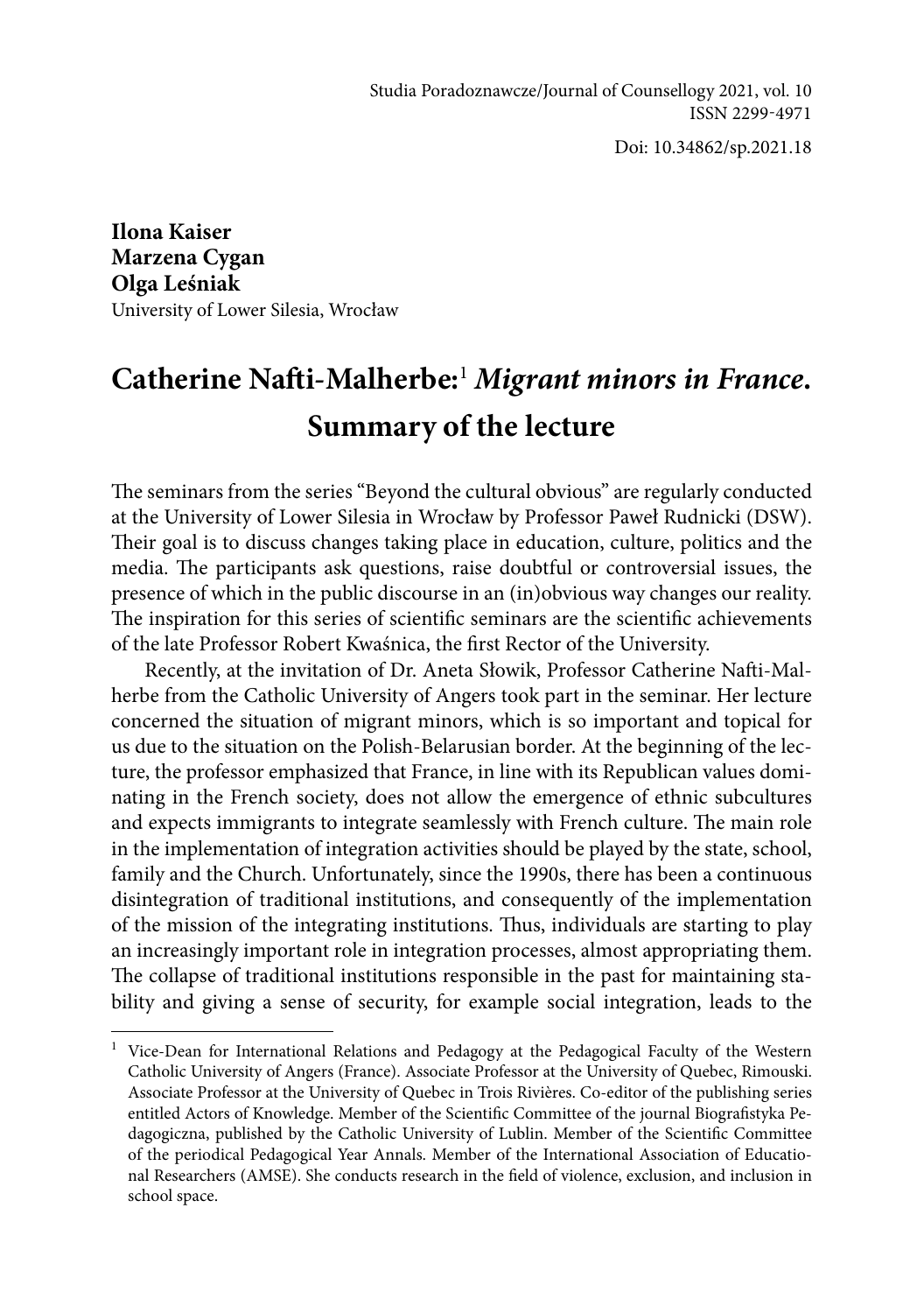domination of feelings such as disorientation, confusion, and existential anxiety in French society. Therefore, the adoption of the canons of French culture by immigrants becomes more and more difficult, and sometimes even impossible, and leads to the emergence of communities / subcultures that were supposed not to exist.

The professor presented the traditional, formal process of admitting immigrants and providing support to minors crossing the border:

- A person requesting asylum at the moment of crossing the border must declare their willingness to accept help.
- ◆ If the asylum decision is negative, you have the option of appealing against the decision.
- If the re-decision is also negative according to the law, the person should be returned to their country of origin.

Such a deportation only takes place if France has an agreement with the immigrant's country of origin, ensuring their safety and rights. If there is no such agreement, they usually remain without the right to support, thus becoming an "invisible person" (because they cannot be caught by the police), and "a person impossible to be seen" by aid institutions (they are illegal, without a regulated status and therefore legally invisible or, in fact, they must be invisible to institutional support entities). Young "invisible persons and persons impossible to be seen" are mainly interested in obtaining money necessary for survival, and therefore, often on their own initiative or being manipulated by adults, they obtain it illegally, e.g. by theft. France's legal system does not have the option of sentencing minors to imprisonment, so they may feel unpunishable.

The collected data show how in the period 2016-2020 there was an increase in the number of underage immigrants, mainly young men aged 14-18. In 2016, there were 8,054 underage immigrants; in 2017- 14,908; in 2018 – 17,022; in 2019- 16,760; while in 2020, there was a decrease to 9,501 as a result of the border closure caused by Covid-19. The aforementioned data concern persons registered by the system and benefiting from the institutional support. By signing the Charter for the Protection of Children, France is obliged to protect minors, even in case of rejection of their asylum applications, especially when the country, of origin experiences hostilities and is unable to ensure adequate conditions. However, it is estimated that there are currently 60,000 unaccompanied minors in France. They come from Afghanistan, the Indian Subcontinent, China, the Democratic Republic of the Congo, Angola, Nigeria, Chad, Mali, Palestine, Iraq, the Balkan countries and Russia. 95% of them are boys, 77% of whom are 15/16 years of age. They usually have an unregulated legal status, they are so-called "invisible persons and persons impossible to be seen."

The integration of adolescent refugees, who very often have a series of traumatic experiences behind them, is now the responsibility of the regional authorities and is very costly, which is why the French regional authorities are appealing to the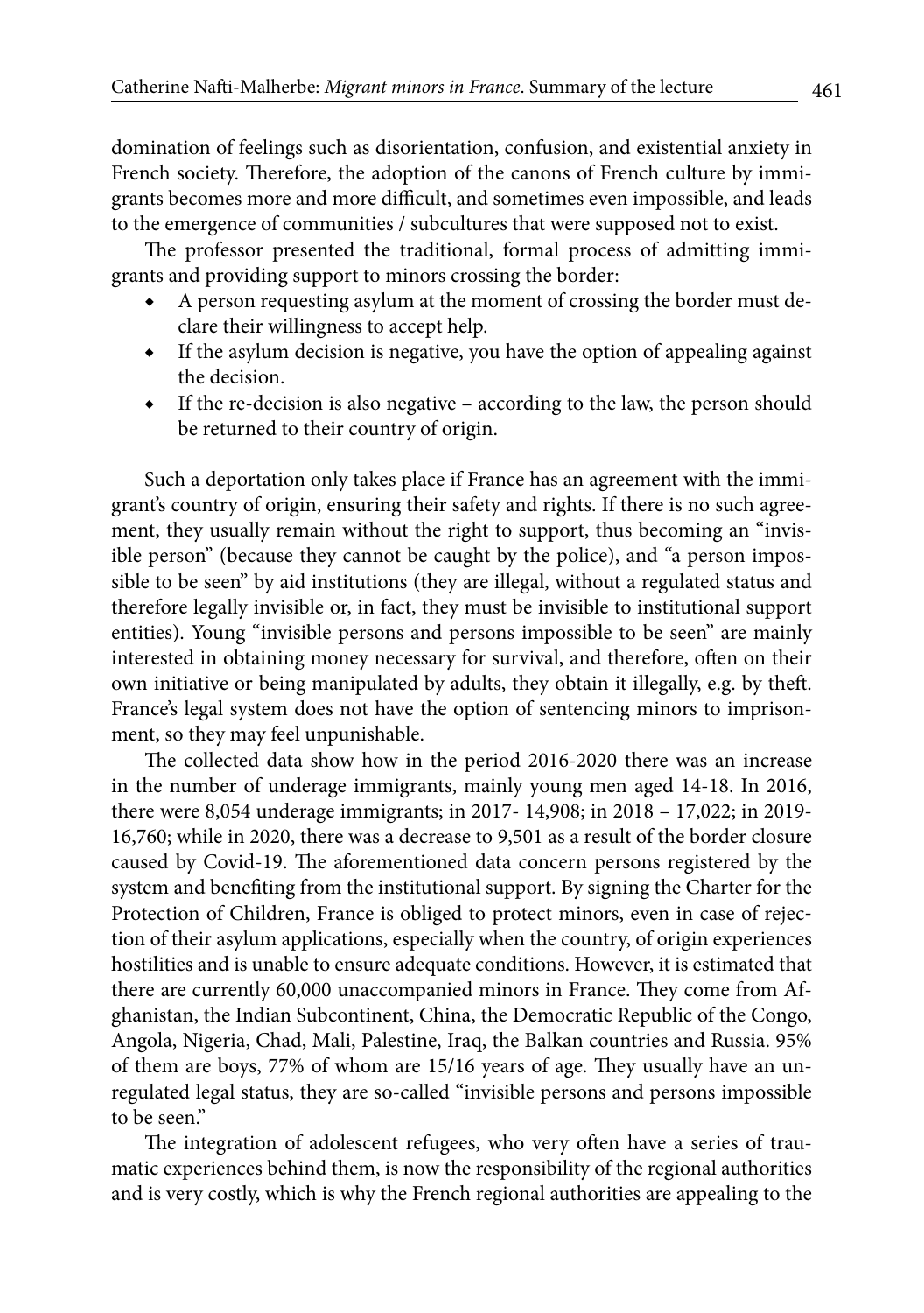government for subsidies and the creation of structures that will help (read: finance) integration. However, the problem grows with the number of arrivals, driven by the belief prevailing among young people that countries such as France are easy to live in and can get rich quickly. Sociological research shows that underage persons flee their country of origin not only because of wars or economic factors, but often because of family breakdown, domestic violence, physical and / or mental abuse, or a desire to travel.

In France, a typology of underage migrants was developed by Angélina Etiemblé (2002):

- ◆ minors from war-stricken countries who seek asylum to save lives;
- ◆ minors who have fled their country of origin because of poverty, often under pressure from their parents;
- ◆ minors in the hands of traffickers, some forced into prostitution or street thefts;
- ◆ minors who run away from their family home due to difficulties in the family;
- wandering minors who wander from country to country.

Recently, based on data analysis and pressure from social protests, the law is being revised and senators are working on setting new standards. They assume that by 2030 such aid solutions would be developed that will enable all refugees and immigrants to be completely covered. The aid dedicated to them so far is not unified and depends on the region of France: the richer the region, the wider the range of aid possibilities. One of the solutions that would strengthen the support system are funds from the state, and not mainly from local government funds as so far. Another important direction raised by French senators is the development of forms of psychological help to refugees after their "journey." Therefore, the new assumptions of the migration policy focus more on assistance solutions addressed especially to underage immigrants, and less on the letter of the law. The following is postulated:

- assistance must be given even if the person does not apply for asylum;
- ◆ there must be a greater focus on identifying needs than on controlling or giving help;
- ◆ if the person agrees, the child and underage youth should be sheltered in an appropriate facility.

However, there are some obstacles in the implementation of these postulates because many young immigrants are distrustful and, fearing deportation, refrain from using the help.

There is also a possibility of support in the form of education for immigrant minors. In France, up to the age of sixteen, it is mandatory to attend school; after that, there is a possibility of attending a state high school or a vocational school. The